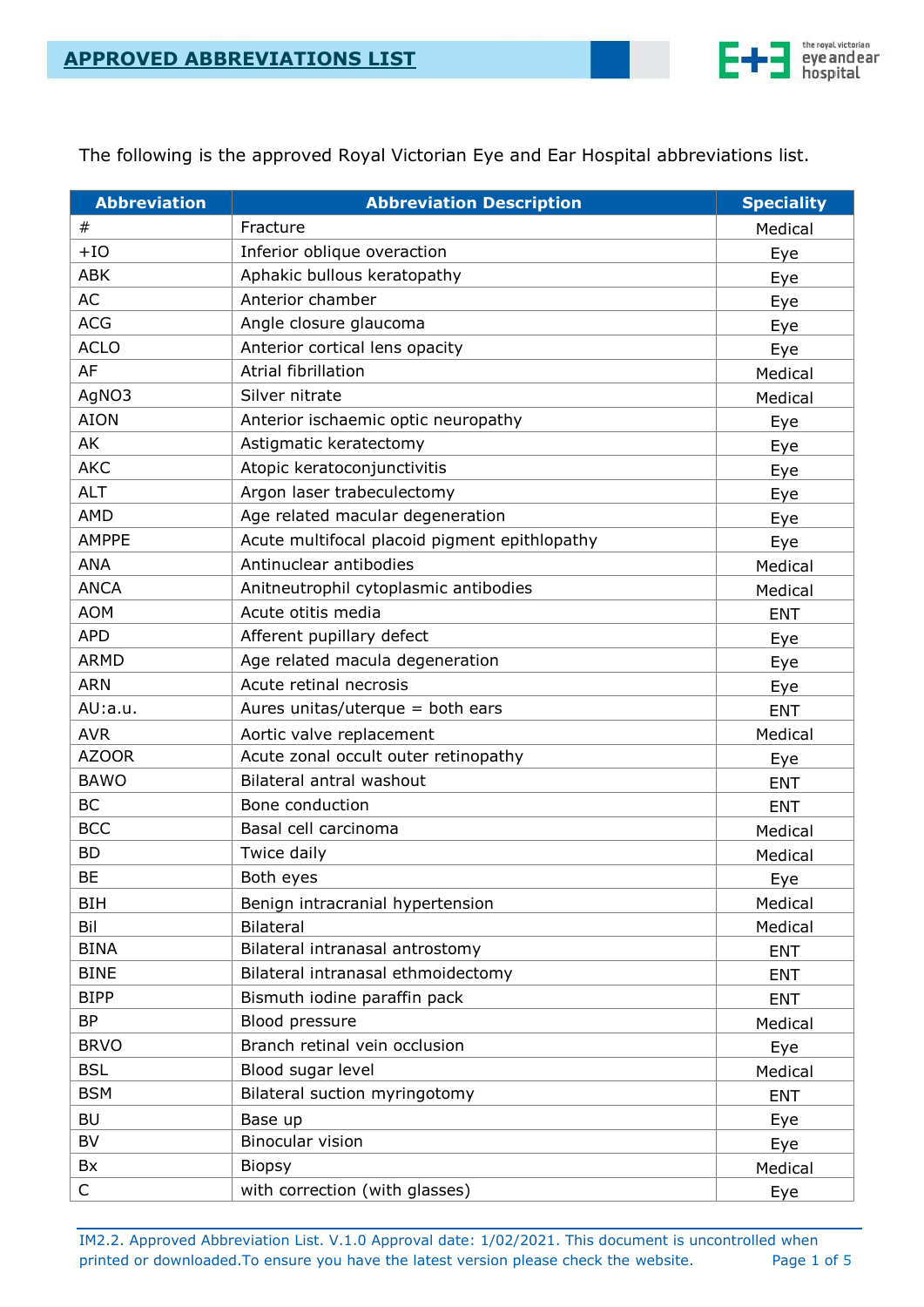

| Complained of<br>C/O<br>Medical<br>C/W<br>Consistent with<br>Medical<br>Ca<br>Carcinoma<br>Medical<br><b>CABG</b><br>Coronary artery bypass graft<br>Medical<br><b>CAT</b><br>Cataract<br>Eye<br>Caut.<br>Cautery<br>Medical<br><b>CCF</b><br>Congestive cardiac failure<br>Medical<br><b>CDR</b><br>Cup disc ratio<br>Eye<br><b>CF</b><br>Count fingers (vision)<br>Eye<br>Cochlear Implant<br><b>CI</b><br><b>ENT</b><br><b>CIN</b><br>Conjunctival intraepithelial neoplasia<br>Eye<br>Ciprofloxacin<br>Cipro<br>Medical<br>Contact lens<br><b>CL</b><br>Eye<br><b>CLO</b><br>Cortical lens opacity<br>Eye<br>Cystoid macular oedema<br><b>CMO</b><br>Eye<br>Cytomegalovirus<br><b>CMV</b><br>Medical<br><b>COAD</b><br>Chronic obstructive airways disease<br>Medical<br><b>COAG</b><br>Chronic open angle glaucoma<br>Eye<br>Conjunctivae/Conjunctival<br>conj.<br>Eye<br>Convergence<br>conv<br>Eye<br><b>COPD</b><br>Chronie obstructive pulmonary disease<br>Medical<br><b>CPEO</b><br>Chronic progressive external ophthalmoplegia<br>Eye<br><b>CRAO</b><br>Central retinal artery occlusion<br>Eye<br>Chronic renal failure<br><b>CRF</b><br>Medical<br><b>CRVO</b><br>Central retinal vein occlusion<br>Eye<br>Cryo<br>Cryopexy / Cryotherapy<br>Eye<br>Convergent squint<br><b>CS</b><br>Eye<br><b>CSF</b><br>Cerebrospinal fluid<br>Medical<br><b>CSG</b><br>Chronic simple glaucoma<br>Eye<br><b>CSMO</b><br>Clinically significant macular oedema<br>Eye<br><b>CSOM</b><br>Chronic suppurative otitis media<br><b>ENT</b><br>Central serous retinopathy<br><b>CSR</b><br>Eye<br><b>CT</b><br>Computerised tomography<br>Medical<br>Cerebrovascular accident<br><b>CVA</b><br>Medical<br><b>CWS</b><br>Cotton wool spots<br>Eye<br><b>CXR</b><br>Chest X ray<br>Medical<br>Cylinder<br>cyl<br>Eye<br>D<br>Diopter<br>Eye<br><b>DAWO</b><br>Double antrum washout<br><b>ENT</b><br><b>DCR</b><br>Dacryocystorhinostomy<br><b>ENT</b><br>Disc diameter<br><b>DD</b><br>Eye<br><b>DDx</b><br>Differential diagnosis<br>Medical<br>Detachment<br>Det.<br>Eye<br><b>DINA</b><br>Double intranasal antrostomy<br><b>ENT</b> | <b>Abbreviation</b> | <b>Abbreviation Description</b> | <b>Speciality</b> |
|-------------------------------------------------------------------------------------------------------------------------------------------------------------------------------------------------------------------------------------------------------------------------------------------------------------------------------------------------------------------------------------------------------------------------------------------------------------------------------------------------------------------------------------------------------------------------------------------------------------------------------------------------------------------------------------------------------------------------------------------------------------------------------------------------------------------------------------------------------------------------------------------------------------------------------------------------------------------------------------------------------------------------------------------------------------------------------------------------------------------------------------------------------------------------------------------------------------------------------------------------------------------------------------------------------------------------------------------------------------------------------------------------------------------------------------------------------------------------------------------------------------------------------------------------------------------------------------------------------------------------------------------------------------------------------------------------------------------------------------------------------------------------------------------------------------------------------------------------------------------------------------------------------------------------------------------------------------------------------------------------------------------------------------------------------------------------------------------------------------------------------------|---------------------|---------------------------------|-------------------|
|                                                                                                                                                                                                                                                                                                                                                                                                                                                                                                                                                                                                                                                                                                                                                                                                                                                                                                                                                                                                                                                                                                                                                                                                                                                                                                                                                                                                                                                                                                                                                                                                                                                                                                                                                                                                                                                                                                                                                                                                                                                                                                                                     |                     |                                 |                   |
|                                                                                                                                                                                                                                                                                                                                                                                                                                                                                                                                                                                                                                                                                                                                                                                                                                                                                                                                                                                                                                                                                                                                                                                                                                                                                                                                                                                                                                                                                                                                                                                                                                                                                                                                                                                                                                                                                                                                                                                                                                                                                                                                     |                     |                                 |                   |
|                                                                                                                                                                                                                                                                                                                                                                                                                                                                                                                                                                                                                                                                                                                                                                                                                                                                                                                                                                                                                                                                                                                                                                                                                                                                                                                                                                                                                                                                                                                                                                                                                                                                                                                                                                                                                                                                                                                                                                                                                                                                                                                                     |                     |                                 |                   |
|                                                                                                                                                                                                                                                                                                                                                                                                                                                                                                                                                                                                                                                                                                                                                                                                                                                                                                                                                                                                                                                                                                                                                                                                                                                                                                                                                                                                                                                                                                                                                                                                                                                                                                                                                                                                                                                                                                                                                                                                                                                                                                                                     |                     |                                 |                   |
|                                                                                                                                                                                                                                                                                                                                                                                                                                                                                                                                                                                                                                                                                                                                                                                                                                                                                                                                                                                                                                                                                                                                                                                                                                                                                                                                                                                                                                                                                                                                                                                                                                                                                                                                                                                                                                                                                                                                                                                                                                                                                                                                     |                     |                                 |                   |
|                                                                                                                                                                                                                                                                                                                                                                                                                                                                                                                                                                                                                                                                                                                                                                                                                                                                                                                                                                                                                                                                                                                                                                                                                                                                                                                                                                                                                                                                                                                                                                                                                                                                                                                                                                                                                                                                                                                                                                                                                                                                                                                                     |                     |                                 |                   |
|                                                                                                                                                                                                                                                                                                                                                                                                                                                                                                                                                                                                                                                                                                                                                                                                                                                                                                                                                                                                                                                                                                                                                                                                                                                                                                                                                                                                                                                                                                                                                                                                                                                                                                                                                                                                                                                                                                                                                                                                                                                                                                                                     |                     |                                 |                   |
|                                                                                                                                                                                                                                                                                                                                                                                                                                                                                                                                                                                                                                                                                                                                                                                                                                                                                                                                                                                                                                                                                                                                                                                                                                                                                                                                                                                                                                                                                                                                                                                                                                                                                                                                                                                                                                                                                                                                                                                                                                                                                                                                     |                     |                                 |                   |
|                                                                                                                                                                                                                                                                                                                                                                                                                                                                                                                                                                                                                                                                                                                                                                                                                                                                                                                                                                                                                                                                                                                                                                                                                                                                                                                                                                                                                                                                                                                                                                                                                                                                                                                                                                                                                                                                                                                                                                                                                                                                                                                                     |                     |                                 |                   |
|                                                                                                                                                                                                                                                                                                                                                                                                                                                                                                                                                                                                                                                                                                                                                                                                                                                                                                                                                                                                                                                                                                                                                                                                                                                                                                                                                                                                                                                                                                                                                                                                                                                                                                                                                                                                                                                                                                                                                                                                                                                                                                                                     |                     |                                 |                   |
|                                                                                                                                                                                                                                                                                                                                                                                                                                                                                                                                                                                                                                                                                                                                                                                                                                                                                                                                                                                                                                                                                                                                                                                                                                                                                                                                                                                                                                                                                                                                                                                                                                                                                                                                                                                                                                                                                                                                                                                                                                                                                                                                     |                     |                                 |                   |
|                                                                                                                                                                                                                                                                                                                                                                                                                                                                                                                                                                                                                                                                                                                                                                                                                                                                                                                                                                                                                                                                                                                                                                                                                                                                                                                                                                                                                                                                                                                                                                                                                                                                                                                                                                                                                                                                                                                                                                                                                                                                                                                                     |                     |                                 |                   |
|                                                                                                                                                                                                                                                                                                                                                                                                                                                                                                                                                                                                                                                                                                                                                                                                                                                                                                                                                                                                                                                                                                                                                                                                                                                                                                                                                                                                                                                                                                                                                                                                                                                                                                                                                                                                                                                                                                                                                                                                                                                                                                                                     |                     |                                 |                   |
|                                                                                                                                                                                                                                                                                                                                                                                                                                                                                                                                                                                                                                                                                                                                                                                                                                                                                                                                                                                                                                                                                                                                                                                                                                                                                                                                                                                                                                                                                                                                                                                                                                                                                                                                                                                                                                                                                                                                                                                                                                                                                                                                     |                     |                                 |                   |
|                                                                                                                                                                                                                                                                                                                                                                                                                                                                                                                                                                                                                                                                                                                                                                                                                                                                                                                                                                                                                                                                                                                                                                                                                                                                                                                                                                                                                                                                                                                                                                                                                                                                                                                                                                                                                                                                                                                                                                                                                                                                                                                                     |                     |                                 |                   |
|                                                                                                                                                                                                                                                                                                                                                                                                                                                                                                                                                                                                                                                                                                                                                                                                                                                                                                                                                                                                                                                                                                                                                                                                                                                                                                                                                                                                                                                                                                                                                                                                                                                                                                                                                                                                                                                                                                                                                                                                                                                                                                                                     |                     |                                 |                   |
|                                                                                                                                                                                                                                                                                                                                                                                                                                                                                                                                                                                                                                                                                                                                                                                                                                                                                                                                                                                                                                                                                                                                                                                                                                                                                                                                                                                                                                                                                                                                                                                                                                                                                                                                                                                                                                                                                                                                                                                                                                                                                                                                     |                     |                                 |                   |
|                                                                                                                                                                                                                                                                                                                                                                                                                                                                                                                                                                                                                                                                                                                                                                                                                                                                                                                                                                                                                                                                                                                                                                                                                                                                                                                                                                                                                                                                                                                                                                                                                                                                                                                                                                                                                                                                                                                                                                                                                                                                                                                                     |                     |                                 |                   |
|                                                                                                                                                                                                                                                                                                                                                                                                                                                                                                                                                                                                                                                                                                                                                                                                                                                                                                                                                                                                                                                                                                                                                                                                                                                                                                                                                                                                                                                                                                                                                                                                                                                                                                                                                                                                                                                                                                                                                                                                                                                                                                                                     |                     |                                 |                   |
|                                                                                                                                                                                                                                                                                                                                                                                                                                                                                                                                                                                                                                                                                                                                                                                                                                                                                                                                                                                                                                                                                                                                                                                                                                                                                                                                                                                                                                                                                                                                                                                                                                                                                                                                                                                                                                                                                                                                                                                                                                                                                                                                     |                     |                                 |                   |
|                                                                                                                                                                                                                                                                                                                                                                                                                                                                                                                                                                                                                                                                                                                                                                                                                                                                                                                                                                                                                                                                                                                                                                                                                                                                                                                                                                                                                                                                                                                                                                                                                                                                                                                                                                                                                                                                                                                                                                                                                                                                                                                                     |                     |                                 |                   |
|                                                                                                                                                                                                                                                                                                                                                                                                                                                                                                                                                                                                                                                                                                                                                                                                                                                                                                                                                                                                                                                                                                                                                                                                                                                                                                                                                                                                                                                                                                                                                                                                                                                                                                                                                                                                                                                                                                                                                                                                                                                                                                                                     |                     |                                 |                   |
|                                                                                                                                                                                                                                                                                                                                                                                                                                                                                                                                                                                                                                                                                                                                                                                                                                                                                                                                                                                                                                                                                                                                                                                                                                                                                                                                                                                                                                                                                                                                                                                                                                                                                                                                                                                                                                                                                                                                                                                                                                                                                                                                     |                     |                                 |                   |
|                                                                                                                                                                                                                                                                                                                                                                                                                                                                                                                                                                                                                                                                                                                                                                                                                                                                                                                                                                                                                                                                                                                                                                                                                                                                                                                                                                                                                                                                                                                                                                                                                                                                                                                                                                                                                                                                                                                                                                                                                                                                                                                                     |                     |                                 |                   |
|                                                                                                                                                                                                                                                                                                                                                                                                                                                                                                                                                                                                                                                                                                                                                                                                                                                                                                                                                                                                                                                                                                                                                                                                                                                                                                                                                                                                                                                                                                                                                                                                                                                                                                                                                                                                                                                                                                                                                                                                                                                                                                                                     |                     |                                 |                   |
|                                                                                                                                                                                                                                                                                                                                                                                                                                                                                                                                                                                                                                                                                                                                                                                                                                                                                                                                                                                                                                                                                                                                                                                                                                                                                                                                                                                                                                                                                                                                                                                                                                                                                                                                                                                                                                                                                                                                                                                                                                                                                                                                     |                     |                                 |                   |
|                                                                                                                                                                                                                                                                                                                                                                                                                                                                                                                                                                                                                                                                                                                                                                                                                                                                                                                                                                                                                                                                                                                                                                                                                                                                                                                                                                                                                                                                                                                                                                                                                                                                                                                                                                                                                                                                                                                                                                                                                                                                                                                                     |                     |                                 |                   |
|                                                                                                                                                                                                                                                                                                                                                                                                                                                                                                                                                                                                                                                                                                                                                                                                                                                                                                                                                                                                                                                                                                                                                                                                                                                                                                                                                                                                                                                                                                                                                                                                                                                                                                                                                                                                                                                                                                                                                                                                                                                                                                                                     |                     |                                 |                   |
|                                                                                                                                                                                                                                                                                                                                                                                                                                                                                                                                                                                                                                                                                                                                                                                                                                                                                                                                                                                                                                                                                                                                                                                                                                                                                                                                                                                                                                                                                                                                                                                                                                                                                                                                                                                                                                                                                                                                                                                                                                                                                                                                     |                     |                                 |                   |
|                                                                                                                                                                                                                                                                                                                                                                                                                                                                                                                                                                                                                                                                                                                                                                                                                                                                                                                                                                                                                                                                                                                                                                                                                                                                                                                                                                                                                                                                                                                                                                                                                                                                                                                                                                                                                                                                                                                                                                                                                                                                                                                                     |                     |                                 |                   |
|                                                                                                                                                                                                                                                                                                                                                                                                                                                                                                                                                                                                                                                                                                                                                                                                                                                                                                                                                                                                                                                                                                                                                                                                                                                                                                                                                                                                                                                                                                                                                                                                                                                                                                                                                                                                                                                                                                                                                                                                                                                                                                                                     |                     |                                 |                   |
|                                                                                                                                                                                                                                                                                                                                                                                                                                                                                                                                                                                                                                                                                                                                                                                                                                                                                                                                                                                                                                                                                                                                                                                                                                                                                                                                                                                                                                                                                                                                                                                                                                                                                                                                                                                                                                                                                                                                                                                                                                                                                                                                     |                     |                                 |                   |
|                                                                                                                                                                                                                                                                                                                                                                                                                                                                                                                                                                                                                                                                                                                                                                                                                                                                                                                                                                                                                                                                                                                                                                                                                                                                                                                                                                                                                                                                                                                                                                                                                                                                                                                                                                                                                                                                                                                                                                                                                                                                                                                                     |                     |                                 |                   |
|                                                                                                                                                                                                                                                                                                                                                                                                                                                                                                                                                                                                                                                                                                                                                                                                                                                                                                                                                                                                                                                                                                                                                                                                                                                                                                                                                                                                                                                                                                                                                                                                                                                                                                                                                                                                                                                                                                                                                                                                                                                                                                                                     |                     |                                 |                   |
|                                                                                                                                                                                                                                                                                                                                                                                                                                                                                                                                                                                                                                                                                                                                                                                                                                                                                                                                                                                                                                                                                                                                                                                                                                                                                                                                                                                                                                                                                                                                                                                                                                                                                                                                                                                                                                                                                                                                                                                                                                                                                                                                     |                     |                                 |                   |
|                                                                                                                                                                                                                                                                                                                                                                                                                                                                                                                                                                                                                                                                                                                                                                                                                                                                                                                                                                                                                                                                                                                                                                                                                                                                                                                                                                                                                                                                                                                                                                                                                                                                                                                                                                                                                                                                                                                                                                                                                                                                                                                                     |                     |                                 |                   |
|                                                                                                                                                                                                                                                                                                                                                                                                                                                                                                                                                                                                                                                                                                                                                                                                                                                                                                                                                                                                                                                                                                                                                                                                                                                                                                                                                                                                                                                                                                                                                                                                                                                                                                                                                                                                                                                                                                                                                                                                                                                                                                                                     |                     |                                 |                   |
|                                                                                                                                                                                                                                                                                                                                                                                                                                                                                                                                                                                                                                                                                                                                                                                                                                                                                                                                                                                                                                                                                                                                                                                                                                                                                                                                                                                                                                                                                                                                                                                                                                                                                                                                                                                                                                                                                                                                                                                                                                                                                                                                     |                     |                                 |                   |
|                                                                                                                                                                                                                                                                                                                                                                                                                                                                                                                                                                                                                                                                                                                                                                                                                                                                                                                                                                                                                                                                                                                                                                                                                                                                                                                                                                                                                                                                                                                                                                                                                                                                                                                                                                                                                                                                                                                                                                                                                                                                                                                                     |                     |                                 |                   |
|                                                                                                                                                                                                                                                                                                                                                                                                                                                                                                                                                                                                                                                                                                                                                                                                                                                                                                                                                                                                                                                                                                                                                                                                                                                                                                                                                                                                                                                                                                                                                                                                                                                                                                                                                                                                                                                                                                                                                                                                                                                                                                                                     |                     |                                 |                   |
|                                                                                                                                                                                                                                                                                                                                                                                                                                                                                                                                                                                                                                                                                                                                                                                                                                                                                                                                                                                                                                                                                                                                                                                                                                                                                                                                                                                                                                                                                                                                                                                                                                                                                                                                                                                                                                                                                                                                                                                                                                                                                                                                     |                     |                                 |                   |
|                                                                                                                                                                                                                                                                                                                                                                                                                                                                                                                                                                                                                                                                                                                                                                                                                                                                                                                                                                                                                                                                                                                                                                                                                                                                                                                                                                                                                                                                                                                                                                                                                                                                                                                                                                                                                                                                                                                                                                                                                                                                                                                                     |                     |                                 |                   |
|                                                                                                                                                                                                                                                                                                                                                                                                                                                                                                                                                                                                                                                                                                                                                                                                                                                                                                                                                                                                                                                                                                                                                                                                                                                                                                                                                                                                                                                                                                                                                                                                                                                                                                                                                                                                                                                                                                                                                                                                                                                                                                                                     |                     |                                 |                   |
|                                                                                                                                                                                                                                                                                                                                                                                                                                                                                                                                                                                                                                                                                                                                                                                                                                                                                                                                                                                                                                                                                                                                                                                                                                                                                                                                                                                                                                                                                                                                                                                                                                                                                                                                                                                                                                                                                                                                                                                                                                                                                                                                     |                     |                                 |                   |
|                                                                                                                                                                                                                                                                                                                                                                                                                                                                                                                                                                                                                                                                                                                                                                                                                                                                                                                                                                                                                                                                                                                                                                                                                                                                                                                                                                                                                                                                                                                                                                                                                                                                                                                                                                                                                                                                                                                                                                                                                                                                                                                                     | <b>DINE</b>         | Double intranasal ethmoidectomy | <b>ENT</b>        |

IM2.2. Approved Abbreviation List. V.1.0 Approval date: 1/02/2021. This document is uncontrolled when printed or downloaded. To ensure you have the latest version please check the intranet Policy Centre. Page 2 of 5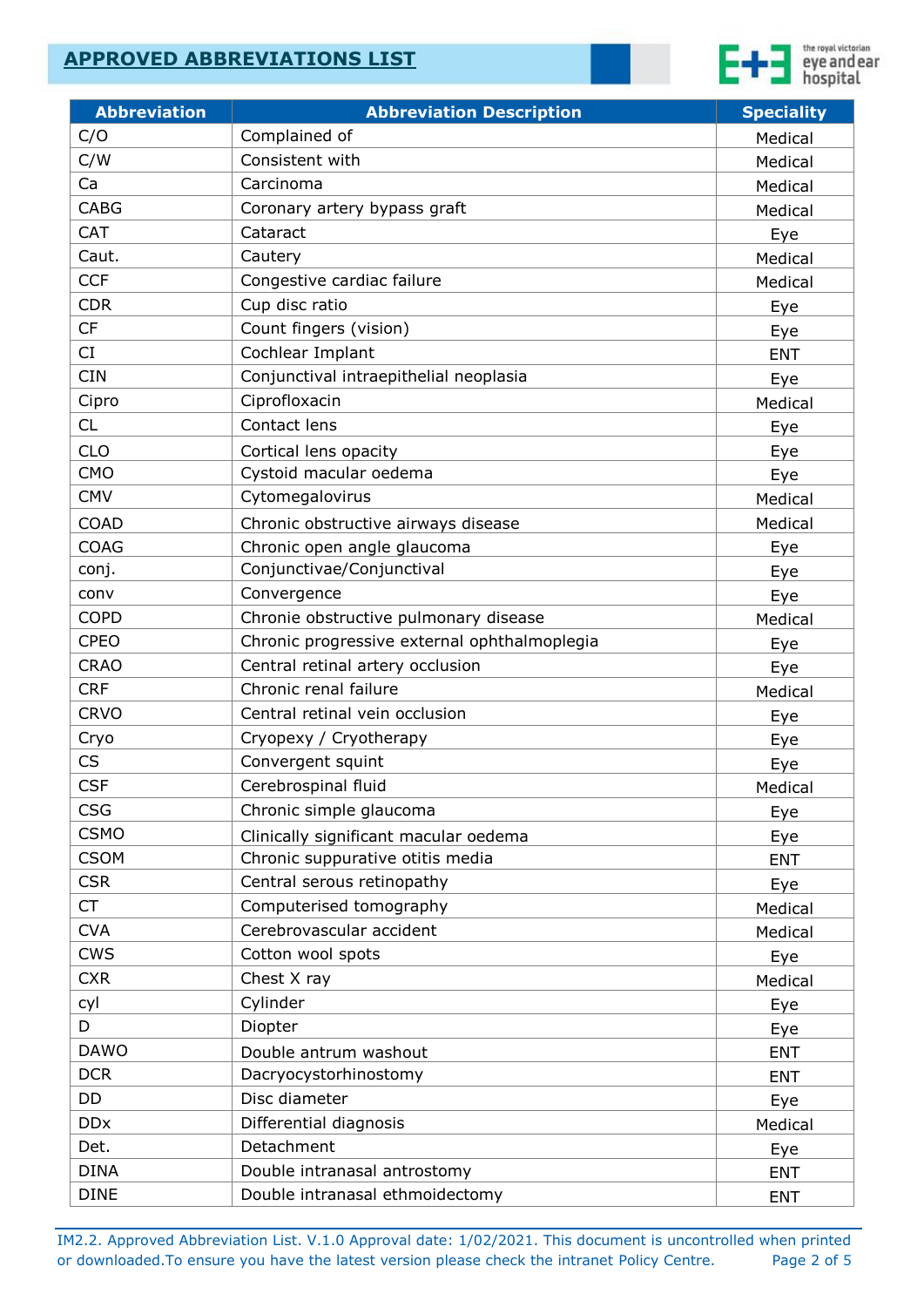

| <b>Abbreviation</b>   | <b>Abbreviation Description</b>       | <b>Speciality</b> |
|-----------------------|---------------------------------------|-------------------|
| <b>DNA</b>            | Did not attend                        | Medical           |
| <b>DNS</b>            | Deviated nasal septum                 | <b>ENT</b>        |
| <b>DR</b>             | Diabetic retinopathy                  | Eye               |
| <b>DS</b>             | Dioptres spherical                    | Eye               |
| <b>DVD</b>            | Dissociated vertical deviation        | Eye               |
| Dx                    | Diagnosis                             | Medical           |
| E / ESO               | Esophoria at distance                 | Eye               |
| E(T)                  | Intermittent esotropia at distance    | Eye               |
| E1/ ESO1              | Esophoria at near                     | Eye               |
| <b>EAC</b>            | External auditory canal               | <b>ENT</b>        |
| EM                    | Emmetropia                            | Eye               |
| <b>ENT</b>            | Ear, Nose and Throat                  | <b>ENT</b>        |
| <b>EOM</b>            | Extra ocular muscle                   | Eye               |
| <b>ERA</b>            | Evoked response audiometry            | <b>ENT</b>        |
| <b>ERG</b>            | Electroretinogram                     | Eye               |
| <b>ERM</b>            | Epiretinal membrane                   | Eye               |
| ESO1                  | Esophoria at near                     | Eye               |
| <b>ESR</b>            | Erythrocyte sedimentation rate        | Medical           |
| <b>ET</b>             | Eustachian tube                       | <b>ENT</b>        |
| <b>ET</b>             | Esotropia at distance                 | Eye               |
| ET1                   | Esotropia at near                     | Eye               |
| <b>EUA</b>            | Examination under anaesthesia         | Medical           |
| <b>FB</b>             | Foreign body                          | Medical           |
| <b>FBE</b>            | Full blood examination                | Medical           |
| <b>FESS</b>           | Functional endoscopic sinus surgery   | <b>ENT</b>        |
| <b>FEVR</b>           | Familial exudative vitreo-retinopathy | Eye               |
| <b>FH<sub>x</sub></b> | Family history                        | Medical           |
| <b>FTSG</b>           | Full thickness skin graft             | Medical           |
| GA                    | General anaesthetic                   | Medical           |
| <b>GCA</b>            | Giant cell arteritis                  | Eye               |
| GH                    | General Health                        | Medical           |
| gutt./guttae          | <b>Drops</b>                          | Medical           |
| H/O                   | History of                            | Medical           |
| <b>HCL</b>            | Hard contact lens                     | Eye               |
| HM                    | Hand movement/motion                  | Medical           |
| <b>HSK</b>            | Herpes simplex Keratitis              | Medical           |
| <b>HSV</b>            | Herpes simplex virus                  | Medical           |
| <b>HT</b>             | Hypertension                          | Medical           |
| <b>HVF</b>            | Humphrey visual field                 | Eye               |
| Hx                    | History                               | Medical           |
| <b>HZO</b>            | Herpes zoster ophthalmicus            | Eye               |
| <b>HZV</b>            | Herpes zoster virus                   | Medical           |
| IAC                   | Internal auditory canal               | <b>ENT</b>        |
| IAM                   | Internal auditory meatus              | <b>ENT</b>        |
| <b>ICCE</b>           | Intracapsular cataract extraction     | Eye               |

IM2.2. Approved Abbreviation List. V.1.0 Approval date: 1/02/2021. This document is uncontrolled when printed or downloaded. To ensure you have the latest version please check the intranet Policy Centre. Page 3 of 5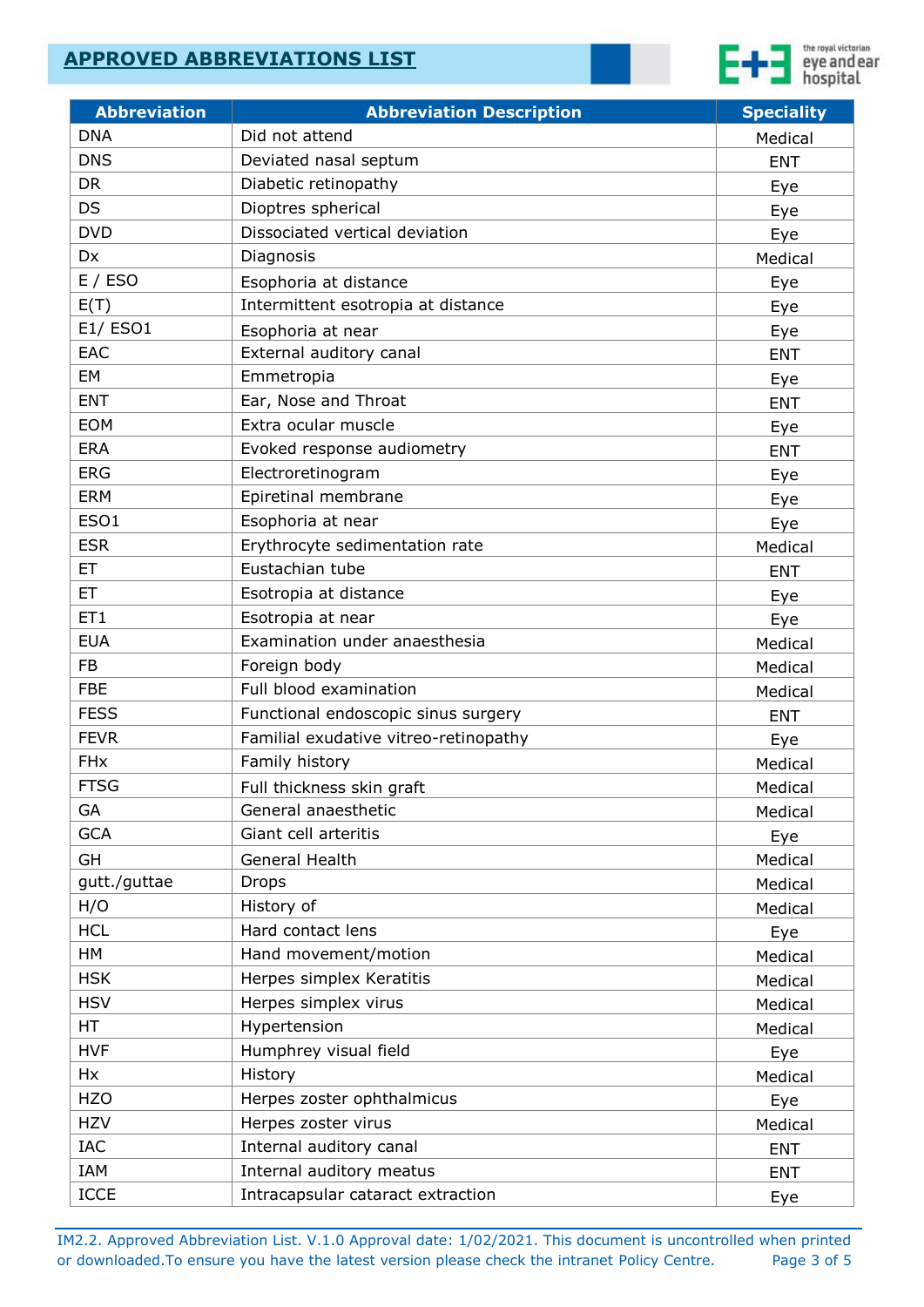

| <b>Abbreviation</b> | <b>Abbreviation Description</b>                        | <b>Speciality</b> |
|---------------------|--------------------------------------------------------|-------------------|
| <b>ICE</b>          | Iridocorneal endothelial syndrome                      | Eye               |
| <b>ICP</b>          | Intracranial pressure                                  | Medical           |
| <b>IDDM</b>         | Insulin dependant diabetes mellitus                    | Medical           |
| <b>IHD</b>          | Ischaemic heart disease                                | Medical           |
| IK                  | <b>Interstitial keratitis</b>                          | Eye               |
| <b>INA</b>          | Intranasal antrostomy                                  | <b>ENT</b>        |
| Inf                 | Infusion                                               | Medical           |
| Inj                 | Injection                                              | Medical           |
| <b>INO</b>          | Internuclear ophthalmoplegia                           | Eye               |
| $-IO$               | Inferior Oblique underaction                           | Eye               |
| <b>IOFB</b>         | Intra ocular foreign body                              | Eye               |
| IOL                 | Intra ocular lens                                      | Eye               |
| <b>IOOA</b>         | Inferior oblique over action                           | Eye               |
| <b>IOP</b>          | Intra ocular pressure                                  | Eye               |
| IR.                 | Inferior rectus                                        | Eye               |
| <b>IRMA</b>         | Intraretinal microvascular abnormality                 | Eye               |
| irrig.              | Irrigation                                             | Medical           |
| <b>ISQ</b>          | In status quo; (no change)                             | Medical           |
| IV                  | Intravenous                                            | Medical           |
| K                   | Keratometer reading                                    | Eye               |
| KC                  | Keratoconus                                            | Eye               |
| <b>KCS</b>          | Keratoconjunctivitis sicca                             |                   |
| <b>KP</b>           | Keratic precipitate                                    | Eye<br>Eye        |
| L/R                 | Left hypertropia                                       | Eye               |
| LA                  | Local anaesthetic                                      | Medical           |
| Lat                 | Lateral                                                | Medical           |
| LE                  | Left eye or Left ear (not to be used on consent forms) | Medical           |
| LHT                 | Left hypertropia                                       | <u>Eye</u>        |
| <b>LIO</b>          | Left inferior oblique                                  | Eye               |
| LL.                 | Lower lid                                              | Eye               |
| LLL                 | Left Lower Lid                                         | Eye               |
| <b>LMR</b>          | Left medial rectus                                     | Eye               |
| LN                  | Lymph node                                             | Medical           |
| LP                  | Lumbar puncture                                        |                   |
| LR.                 | Lateral rectus                                         | Medical           |
| LUL                 | Left Upper Lid                                         | Eye               |
| MA                  | Microaneurysm                                          | Eye               |
| MK                  |                                                        | Medical           |
|                     | Microbial keratitis or Marginal Keratitis              | Eye               |
| <b>MMC</b>          | Mitomycin C<br>Medial rectus                           | Medical           |
| <b>MR</b>           |                                                        | Eye               |
| <b>MRM</b>          | Modified radical mastoidectomy                         | <b>ENT</b>        |
| <b>MRSA</b>         | Methicillin resistant staphylococcus aureus            | Medical           |
| <b>NAD</b>          | No abnormalities detected                              | Medical           |
| <b>NIDDM</b>        | Non-insulin dependant diabetes mellitus                | Medical           |
| <b>NIHL</b>         | Noise induced hearing loss                             | <b>ENT</b>        |

IM2.2. Approved Abbreviation List. V.1.0 Approval date: 1/02/2021. This document is uncontrolled when printed or downloaded. To ensure you have the latest version please check the intranet Policy Centre. Page 4 of 5